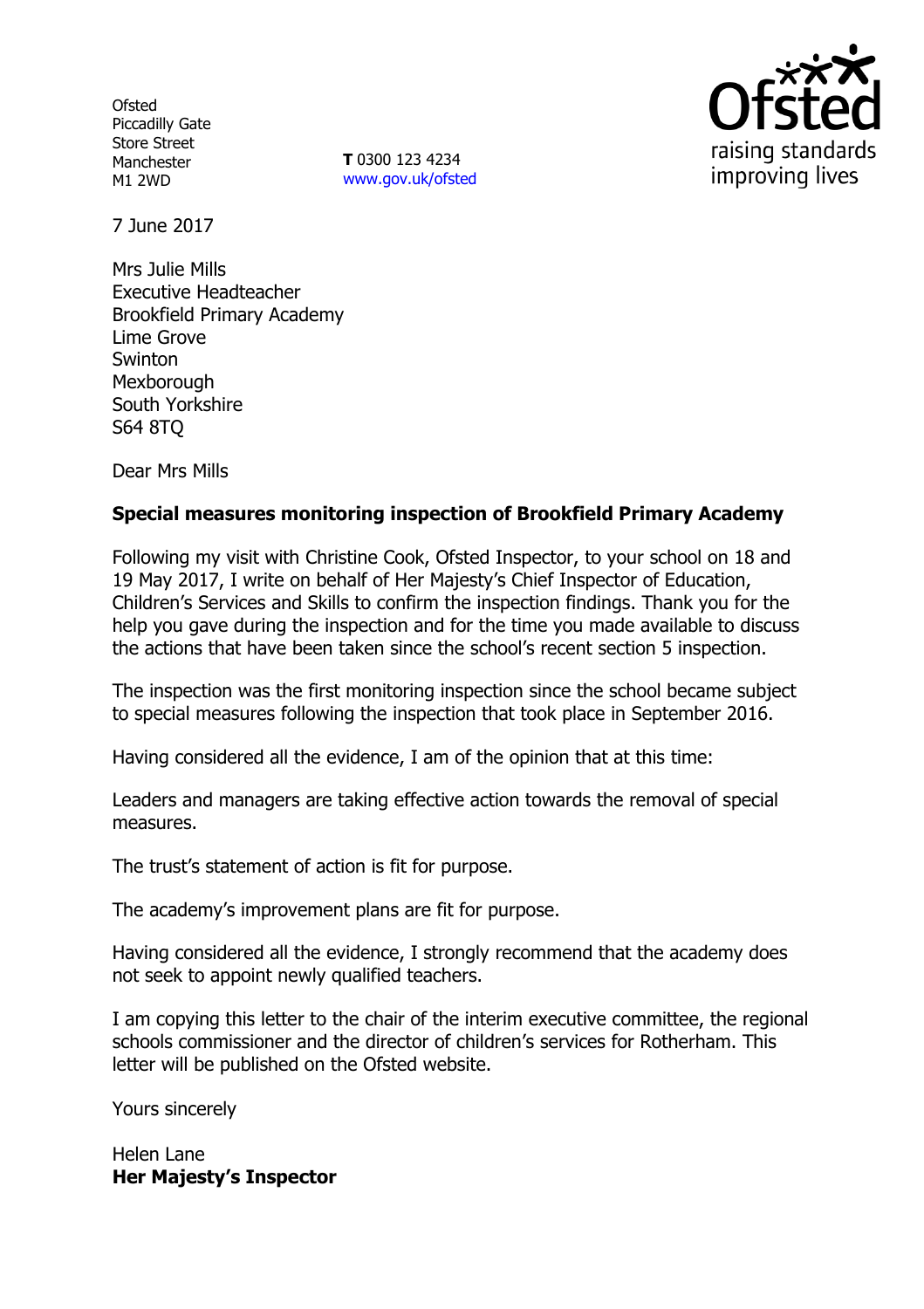

#### **Annex**

### **The areas for improvement identified during the inspection that took place in September 2016.**

- Rapidly improve the quality of leadership and management at all levels so that:
	- $-$  all safeguarding arrangements satisfy the requirements of the most recent **legislation**
	- effective and robust systems are in place to hold leaders and managers to account for the progress of all groups of pupils, but particularly for those who are disadvantaged
	- leaders know the impact of pupil premium funding and target extra resources where they are needed
	- policies and procedures are up to date, being consistently implemented and regularly reviewed
	- there are effective arrangements for governance in place, which challenge leaders to bring about rapid improvement
	- $-$  the curriculum is fit for purpose and provides pupils with a broad and balanced programme of work.
- Rapidly improve the quality of teaching, learning and assessment and accelerate outcomes for pupils, by:
	- ensuring that all teachers have consistently high expectations for what pupils can achieve in all areas of the curriculum
	- $-$  checking that assessment information is accurate and is used to plan appropriate challenge and support for different groups of pupils, particularly the most able
	- improving teachers' subject knowledge so that they know what to teach
	- securing a stable and permanent teaching staff who are well supported by middle leaders to bring about rapid improvements
	- developing the learning environment in the Nursery class to improve curriculum provision.
- **IMPROVE Attendance and behaviour by ensuring that:** 
	- absence of all pupils is analysed, including for specific groups of pupils, and effective action is taken to make sure that pupils are in school and ready to learn
	- the behaviour policy is consistently implemented and has a positive impact on learning in the classroom
	- $-$  all staff know how to deal with challenging behaviour and keep all pupils safe when incidents arise.

An external review of governance should be undertaken in order to assess how this aspect of leadership and management may be improved.

An external review of the school's use of the pupil premium should be undertaken in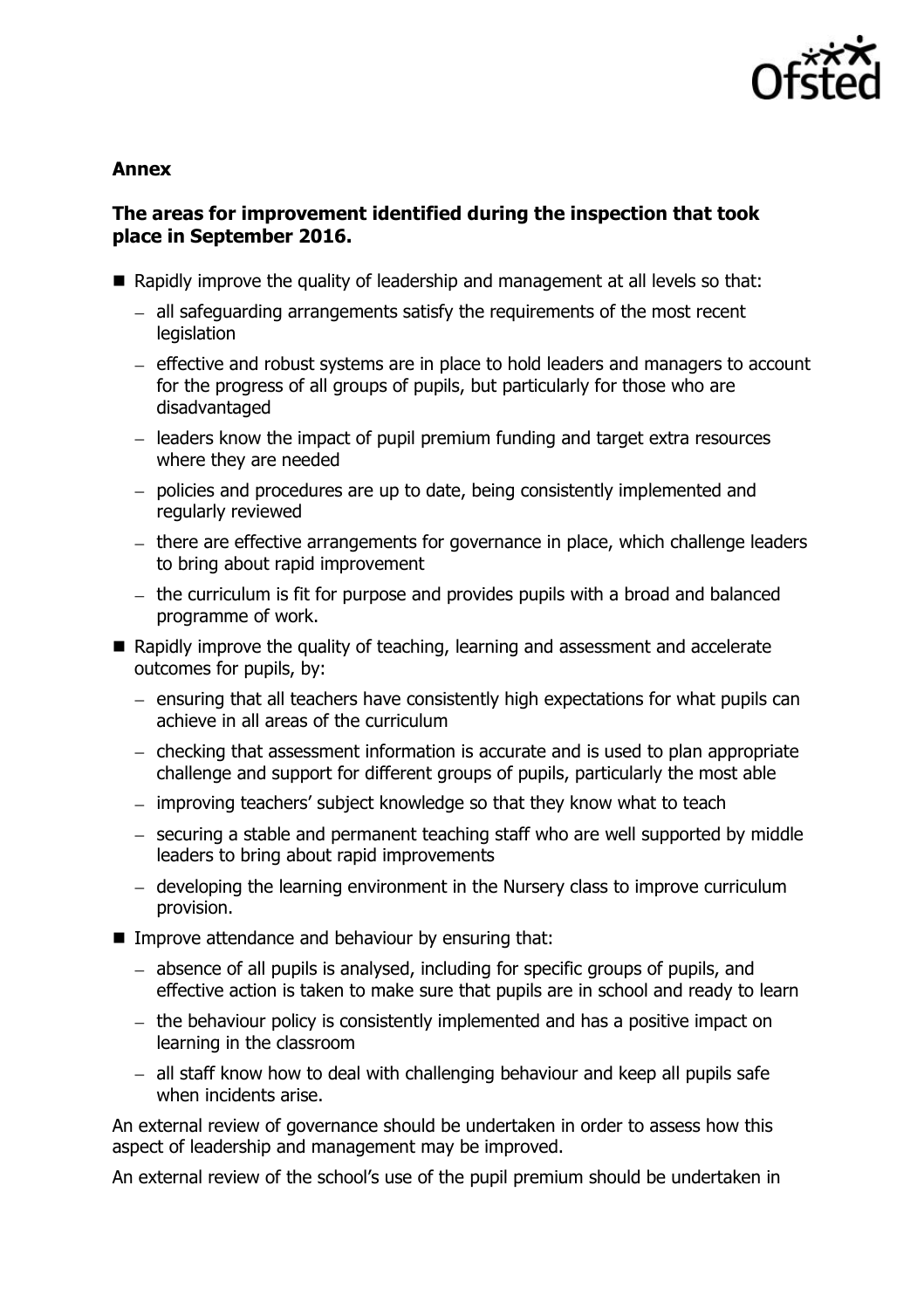

order to assess how this aspect of leadership and management may be improved. It is recommended that the school does not appoint newly qualified teachers.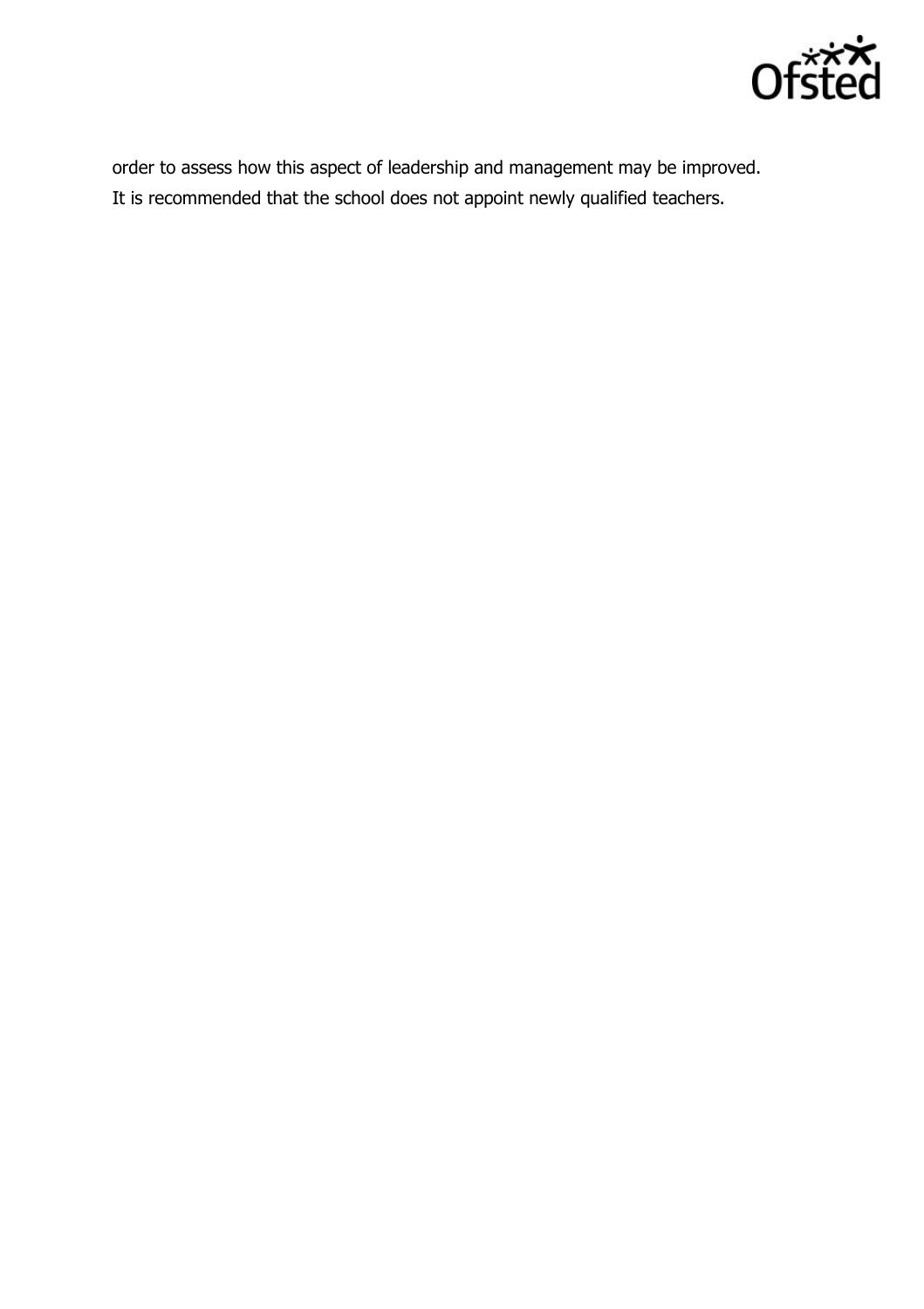

## **Report on the first monitoring inspection on 18 to 19 May 2017**

### **Evidence**

Inspectors observed the school's work, scrutinised documents and met with the executive headteacher, other senior leaders, a group of staff, groups of pupils, parents, the members of the interim executive committee (IEC) and a representative from Wakefield City Academies Trust (WCAT). Inspectors observed learning in lessons and looked at pupils' books. Some observations in lessons were carried out jointly with the executive headteacher.

# **Context**

Following the section 5 inspection in September 2016, the headteacher left the school. An executive headteacher was seconded to the school from WCAT from October 2016. A senior leader for key stage 2 and mathematics is also seconded to the school from WCAT. The governing body was replaced by the IEC in October 2016. There are still a number of temporary teachers covering for sickness absence.

### **The effectiveness of leadership and management**

The quality of leadership and management has improved. The executive headteacher has stabilised the school and set the vision for improvement. Staff value her approach and say that she is a role model. As a result, expectations across the school have been raised. Leaders of English, mathematics and the early years have been coached and supported by academy improvement partners from WCAT. Consequently, leadership is developing in these areas. However, wider middle leadership has not been developed.

The statement of action and the plans for improvement are clear, as are the mechanisms for monitoring and evaluating the impact of actions taken to improve the school. However, plans lack numerical milestones, for example about expected half-termly improvements in attendance. Consequently, leaders and governors lack clear targets by which to monitor the impact of actions.

The executive headteacher and the chair of the IEC worked quickly to ensure that all safeguarding policies and procedures are in place. As a result, recruitment checks on new staff are robust and the single central record is compliant with requirements. The new safeguarding policy is comprehensive and well understood by staff. Staff receive regular training and updates and the staff's understanding of these is checked. Systems to track pupils who may be at risk are thorough. Staff are quick to report safeguarding concerns. Subsequent records show that responses to concerns are timely. New schemes of work and visiting speakers, such as the police, ensure that all pupils are aware of potential risks and know how to keep themselves safe. Consequently, safeguarding now meets requirements. This is confirmed by an audit carried out by the local authority. Pupils spoken with say that they feel safe.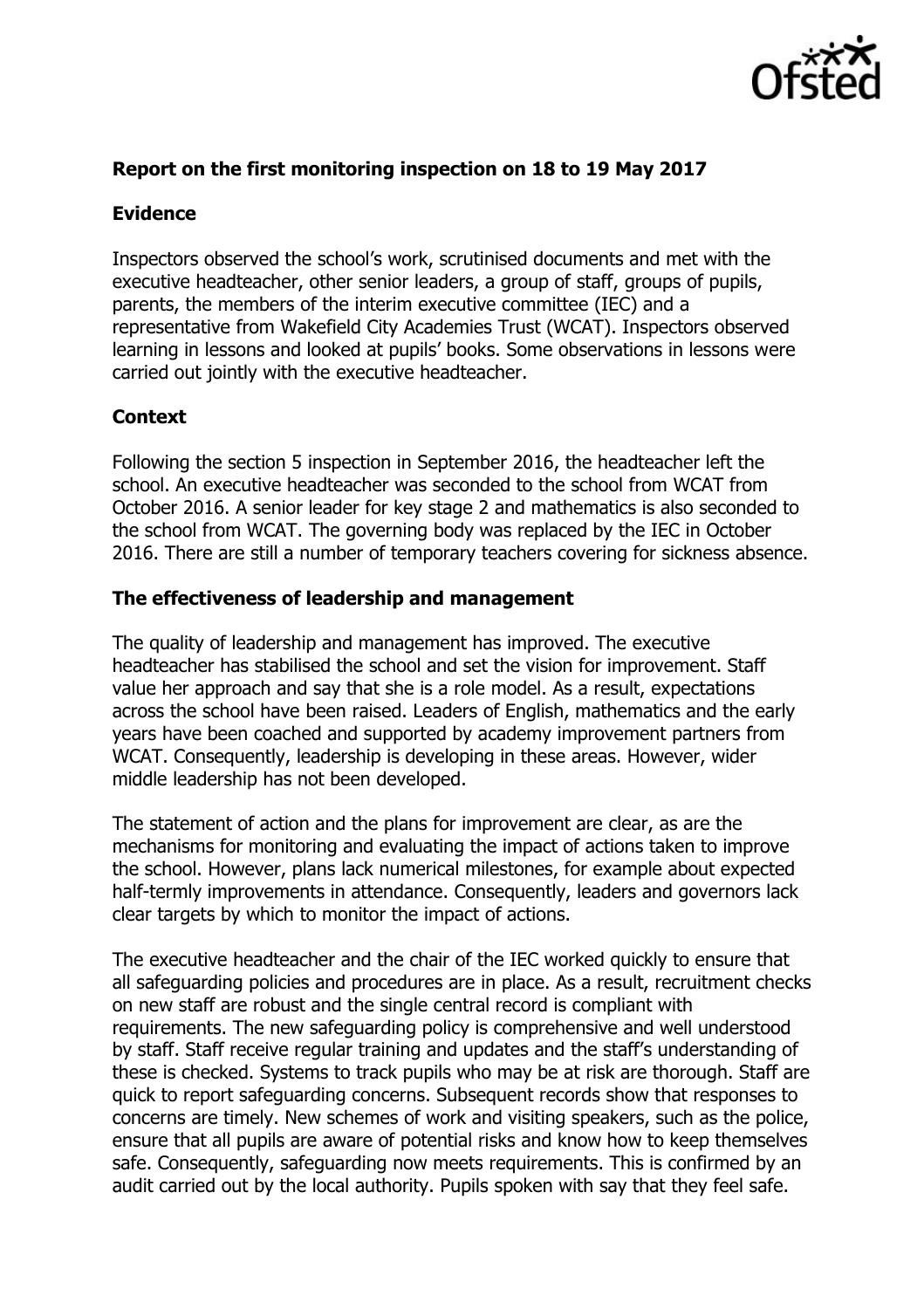

Policies and procedures are now up to date and the website now complies with the Department for Education guidance on what academies should publish. The pupil premium review was completed in January 2017 and an action plan written to respond appropriately to the areas for improvement. However, this plan also lacks numerical targets for the improvements in the outcomes of disadvantaged pupils. Extra help for disadvantaged pupils who need to catch up is provided. The impact can be seen in some year groups, where disadvantaged pupils are making more rapid progress than their peers. However, this is not consistent. In some year groups, differences between the weaker outcomes of disadvantaged pupils and others remain.

The IEC members are experienced WCAT leaders whose strengths lie in the areas most needed for the school to improve. The IEC meets regularly to review the impact of actions taken to address the areas for improvement. As a result, senior leaders are both challenged and supported. The review of governance has recently been completed. The review highlights the need for careful transition to a local governing board. Three governors, including a local councillor and two parent governors, have been recruited and form the shadow governing board. It is too soon to see the impact of this transition.

New curriculum plans ensure appropriate coverage of subjects and cross-curricular links. There is evidence in books that pupils receive regular teaching in science, history and geography. Pupils say that they are enjoying these lessons. However, the curriculum is not fully embedded and there is little evidence of the teaching of religious studies.

### **Quality of teaching, learning and assessment**

The headteacher shares her high expectations and these are reflected in classrooms. Teachers have increased expectations of what pupils can do. As a result, pupils' learning behaviours are largely positive. Handwriting and presentation have improved. Pupils are keen to learn when presented with interesting activities and are engaged in their learning. Pupils show detailed recall of what they have learned. For example, in a lesson about Anglo-Saxons, Year 3 and Year 4 pupils remembered the details they had learned about Britain at that time in history and applied them maturely to a new concept. However, the work to secure consistently high expectations is hampered by continued staffing instability.

For the most part, pupils work hard in their lessons and are starting to make progress over time, although this is inconsistent and varies between year groups and classes. Teachers have more accurate assessment information but do not always use it to plan appropriate challenge and support, particularly for the most able. Too often the whole class does the same work. As a result, the most able pupils do not make the rapid progress they are capable of. Teaching assistants support pupils who have special educational needs and/or disabilities well. Consequently, these pupils access their learning effectively.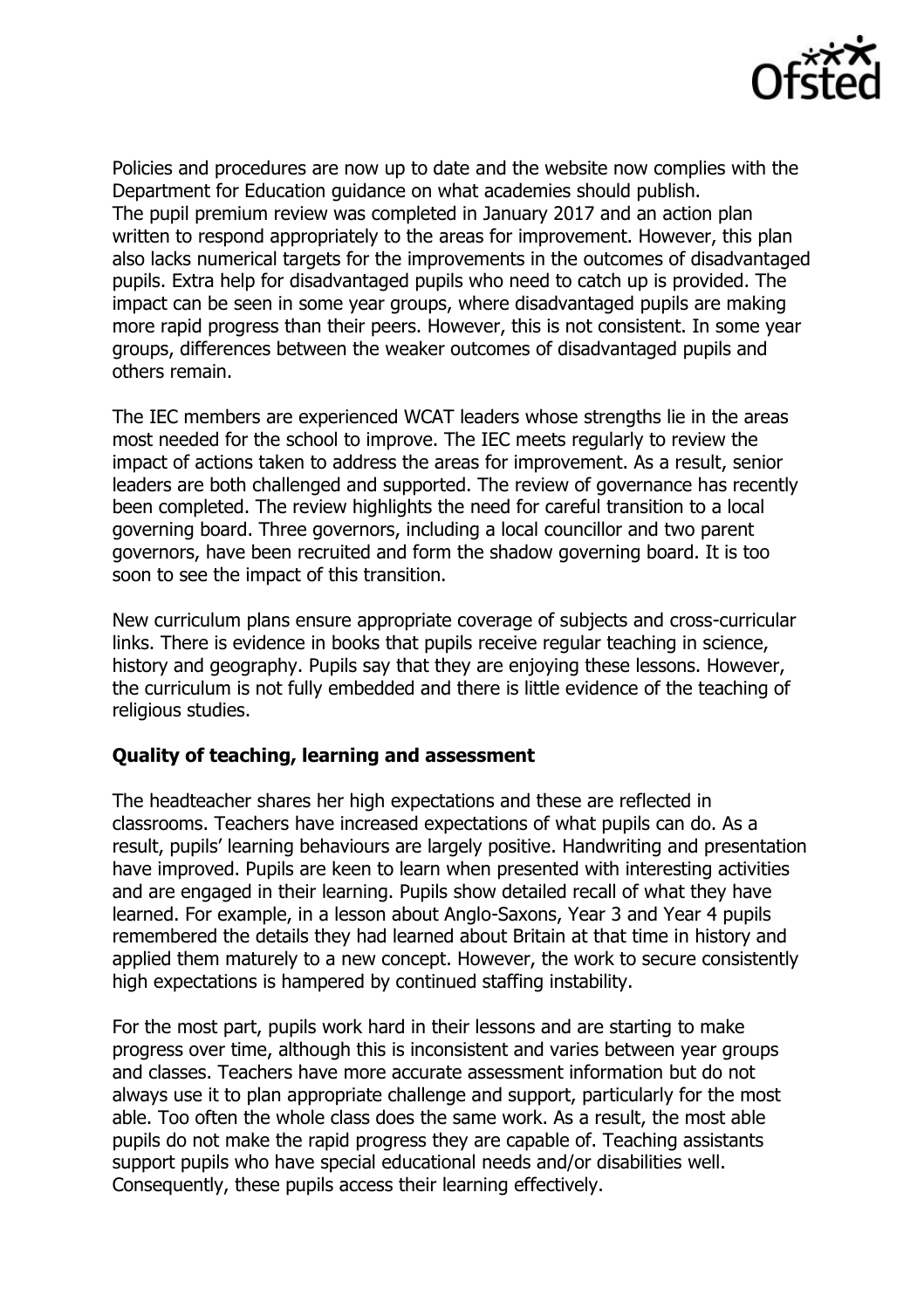

Developing leaders and staff training have led to early signs of improvement in the teaching of English and mathematics. Staff are beginning to develop more confidence in their subject knowledge, which is bringing improvements in the planning of learning. A new teaching sequence to improve pupils' writing allied to their reading is in place. It is too soon to see the impact of this work.

The learning environment in the early years has been transformed. Children have rich and wide-ranging opportunities to develop their skills, knowledge and understanding and engage their imagination. Children are articulate and confident. The school's assessment approaches and the curriculum have been improved. Consequently, children are beginning to make more rapid progress.

### **Personal development, behaviour and welfare**

There is a new behaviour policy which is implemented more consistently. Pupils can explain the consequences of poor behaviour and the rewards for good behaviour. The school is working closely with the local authority to support the behaviour and learning of a small group of pupils whose behaviour makes them vulnerable. Staff and pupils agree that behaviour has improved. During the inspection, apart from a little off-task behaviour, no poor behaviour was seen during lessons. Behaviour on the playground is friendly and cooperative. However, there are occasionally some boisterous games. Pupils say that behaviour has been helped by the introduction of anti-bullying ambassadors and play leaders.

Pupils are polite and kind to each other. Relationships between adults and pupils are a strength. Parents and pupils value the executive headteacher's open and friendly approach, particularly at the morning 'meet and greet'.

Attendance is unacceptably low and is not improving, despite the work of the school with families and the new rewards for good attendance. An increasing number of pupils are persistently absent, particularly those who have special educational needs and/or disabilities. Although pupils know that they should have good attendance, and can describe the rewards for attending well, attendance does not have a high profile in the displays around the school.

### **Outcomes for pupils**

New progress tracking systems enable the headteacher to hold teachers to account for the progress of pupils at half-termly meetings. The progress information contributed by teachers is quality assured by the headteacher and further checked at meetings with trust representatives and other local schools. As a result, the progress information accurately measures how well individual pupils are progressing.

The school's progress information shows that the outcomes of the current Year 6 are likely to be a little better than the outcomes at key stage 2 in 2016, when